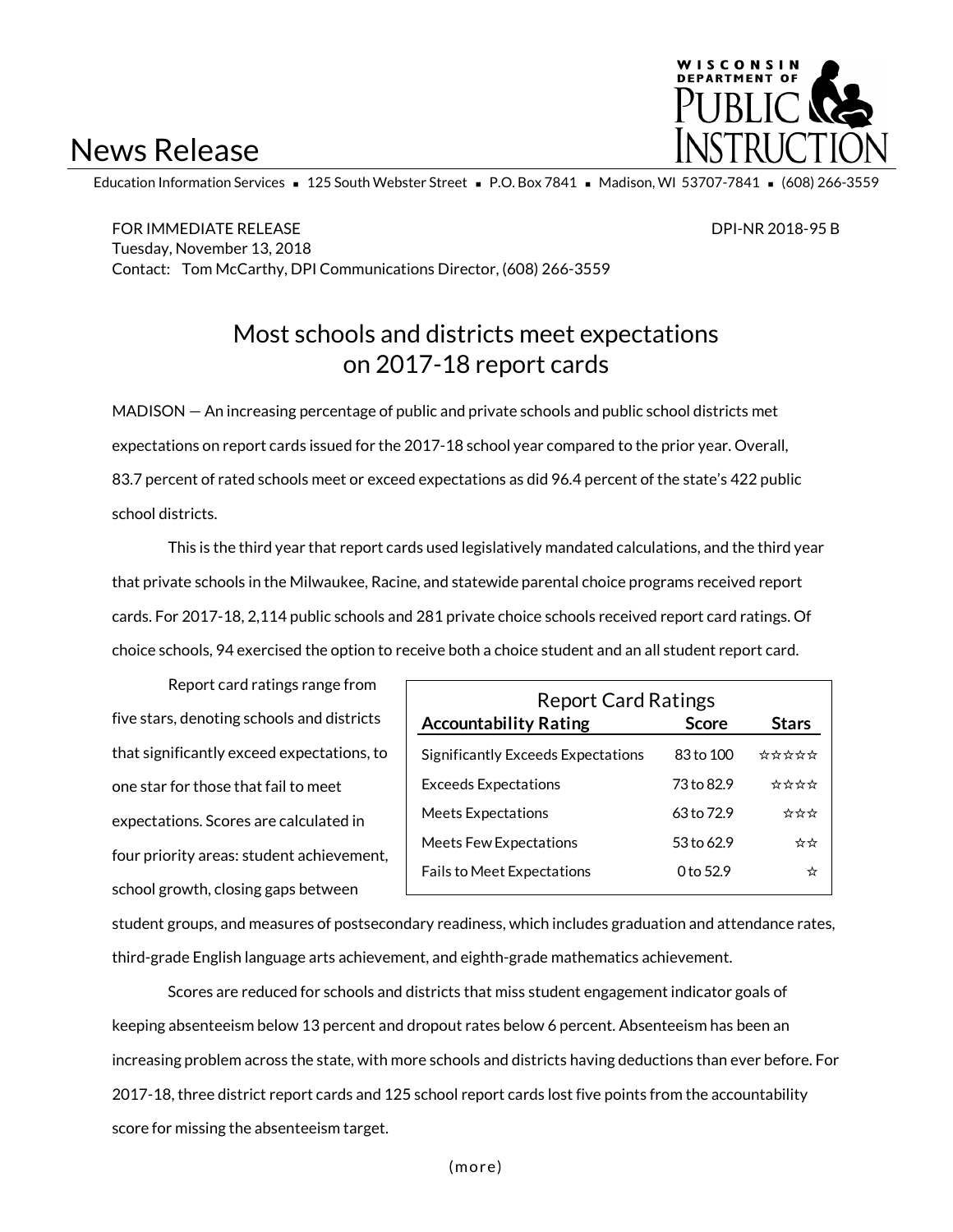Report cards provide a snapshot of performance across the four priority areas and can be used to target improvement efforts. To expand the picture of school performance, the Legislature, in 2017 Wisconsin Act 59, directed that additional college and career readiness information be included in report cards. For the current school year, schools and school districts are collecting data on participation in postsecondary coursework (dual enrollment), youth apprenticeship programs, and Advanced Placement coursework as well as acquisition of industry recognized credentials through a school's technical education program and students' community service hours.

#### **District Report Cards**

For 2017-18 report cards, no districts failed to meet expectations, the one-star category. One

district, the Norris School District in Waukesha County with enrollment of 20 students, achieved satisfactory progress through the alternate accountability process. At the highest accountability level, 49 districts had a five-star rating, which means they significantly exceed expectations. Most districts, 206, achieved four stars, which

| District Report Card Summary                                         |         |  |  |  |  |
|----------------------------------------------------------------------|---------|--|--|--|--|
| <b>Accountability Rating</b>                                         | 2017-18 |  |  |  |  |
| Significantly Exceeds Expectations - $\forall x \forall x \forall x$ | 49      |  |  |  |  |
| $\mathsf{Exceeds\,Expectations}$ - $\star$ $\star$ $\star$ $\star$   | 206     |  |  |  |  |
| Meets Expectations - $\star$ $\star$ $\star$                         | 152     |  |  |  |  |
| Meets Few Expectations - $\star$ $\star$                             | 14      |  |  |  |  |
| Fails to Meet Expectations - $\frac{1}{N}$                           | 0       |  |  |  |  |
| Alternate Accountability - Satisfactory Progress                     | 1       |  |  |  |  |
| <b>Total Number of Public School Districts</b>                       | 477     |  |  |  |  |

means they exceed expectations. The three-star, meets expectations, rating was given to 152 districts. Fourteen districts were rated two stars, meets few expectations. Report cards with fluctuations of 10 or more points on the overall score from the prior year carry a  $\land$  notation because the up or down movement is outside expectations for yearly score change. Six district report cards carry the ^ notation.

#### **School Report Cards**

At the school level, 327 public and private school report cards earned five stars (significantly exceeds expectations), 768 earned four stars (exceeds expectations), 671 earned three stars (meets expectations) 249 earned two stars (meets few expectations), and 95 earned one star (fails to meet expectations). As with district report cards, the 138 schools with ratings that fluctuated 10 or more points carry the ^ notation. Of the schools receiving report cards through the alternate accountability process, 185 were rated as making satisfactory progress and 19 were rated as needing improvement. Alternate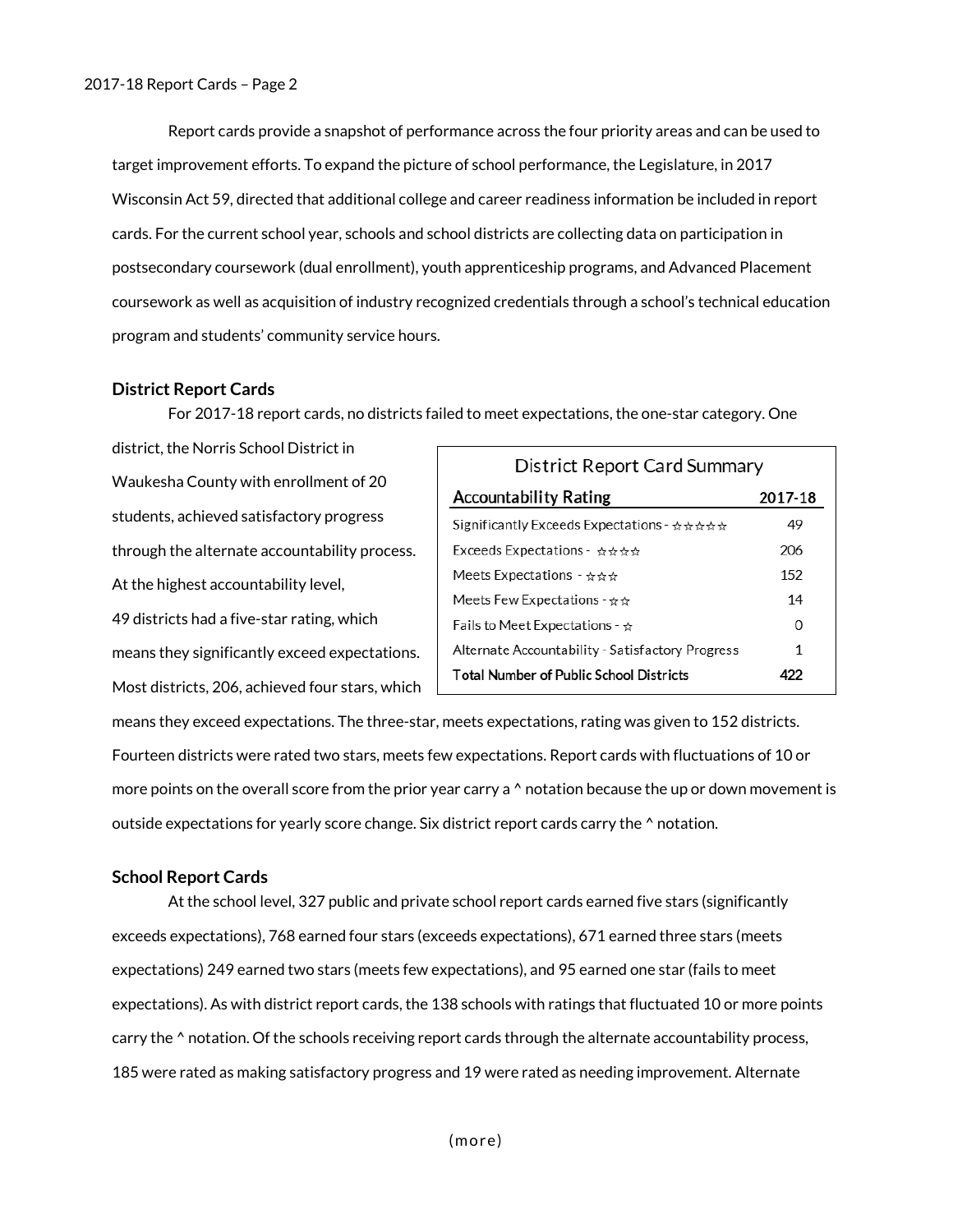accountability (AA) is a self-evaluation of a school's performance on raising student achievement in English language arts and mathematics. It is used for new schools, schools without tested grades, schools exclusively serving at-risk students, and schools with fewer than 20 full-time academic year students who took tests. There were 175 schools that were not rated, generally due to insufficient data.

While there are exceptions, schools that have one- and two-star ratings or need improvement through the alternate accountability process have higher rates of student poverty. For the 2017-18 report cards, schools that meet few expectations (two stars) have nearly 62 percent of students from economically disadvantaged families. Schools that fail to meet expectations (one star) have an overall poverty rate of



2017-18 School Ratings by Economic Status

78.4 percent. Schools that self-identify as needing improvement through alternate accountability have a combined poverty rate of 71 percent. Conversely, schools at the five-star accountability rating, significantly exceeds expectations, have just under 25 percent of students from economically disadvantaged families. The relationship between student poverty and report card ratings remains in spite of the changes that weight growth in the formula to account for this challenge.

#### ###

**NOTES:** Graphs and a three-year table of school and district report card ratings follow. More information and a link to report cards for all schools and districts can be found online a[t Report Card Home](https://dpi.wi.gov/accountability/report-cards) [https://dpi.wi.gov/accountability/report-cards.](https://dpi.wi.gov/accountability/report-cards) This news release is available electronically at [https://dpi.wi.gov/sites/default/files/news-release/dpinr2018-95.pdf.](https://dpi.wi.gov/sites/default/files/news-release/dpinr2018-95.pdf)